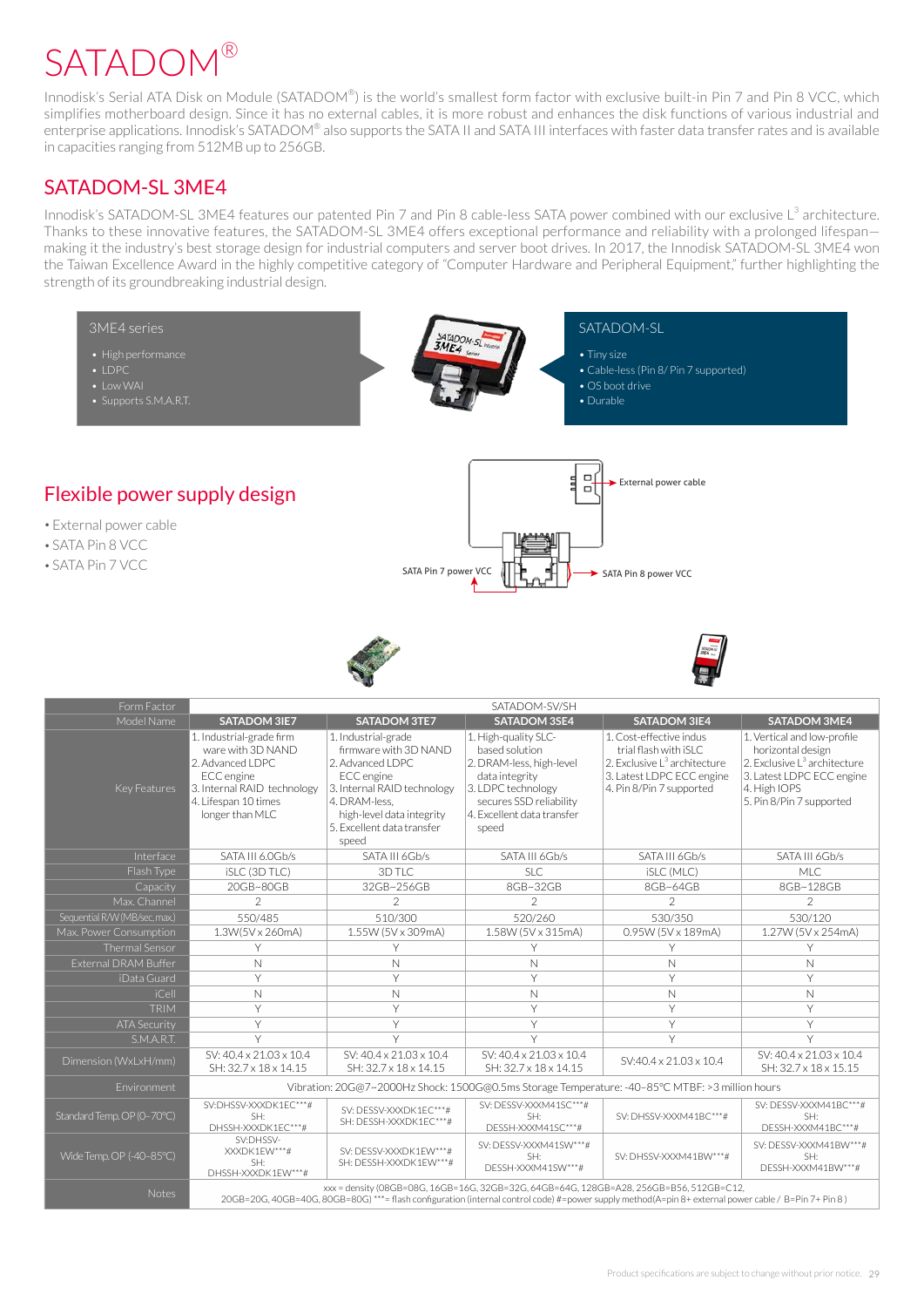



| Form Factor                   | SATADOM-SL/SH type D                                                                                                                                     |                                                                                                                                                                                                   |                                                                                                                                                                             |                                                                                                                                                                                               |                                                                                                                                                            |  |  |  |
|-------------------------------|----------------------------------------------------------------------------------------------------------------------------------------------------------|---------------------------------------------------------------------------------------------------------------------------------------------------------------------------------------------------|-----------------------------------------------------------------------------------------------------------------------------------------------------------------------------|-----------------------------------------------------------------------------------------------------------------------------------------------------------------------------------------------|------------------------------------------------------------------------------------------------------------------------------------------------------------|--|--|--|
| Model Name                    | <b>SATADOM 3IE7</b>                                                                                                                                      | <b>SATADOM 3TE7</b>                                                                                                                                                                               | <b>SATADOM 3SE4</b>                                                                                                                                                         | <b>SATADOM 3IE4</b>                                                                                                                                                                           | <b>SATADOM 3ME4</b>                                                                                                                                        |  |  |  |
| Key Features                  | 1. Industrial-grade firmware<br>with 3D NAND<br>2. Advanced LDPC<br>ECC engine<br>3. Internal RAID technology<br>4. Lifespan 10 times<br>longer than MLC | 1. Industrial-grade firmware<br>with 3D NAND<br>2. Advanced LDPC<br>ECC engine<br>3. Internal RAID technology<br>4. DRAM-less, high-level<br>data integrity<br>5. Excellent data<br>transferspeed | 1. High-quality SLC-based<br>solution<br>2. DRAM-less, high-level<br>data integrity<br>3. LDPC technology secures<br>SSD reliability<br>4. Excellent data<br>transfer speed | 1. The best boot solution<br>under 1U<br>2. Cost-effective industrial<br>flash with iSLC<br>3. Exclusive L <sup>3</sup> architecture<br>4. Latest LDPC ECC engine<br>5. Pin 8/Pin 7 supported | 1. The best boot solution<br>under 1U<br>2. Exclusive L <sup>3</sup> architecture<br>3. Latest LDPC ECC engine<br>4. High IOPS<br>5. Pin 8/Pin 7 supported |  |  |  |
| Interface                     | SATA III 6.0Gb/s                                                                                                                                         | SATA III 6Gb/s                                                                                                                                                                                    | SATA III 6Gb/s                                                                                                                                                              | SATA III 6Gb/s                                                                                                                                                                                | SATA III 6Gb/s                                                                                                                                             |  |  |  |
| Flash Type                    | iSLC (3D TLC)                                                                                                                                            | 3D TLC                                                                                                                                                                                            | <b>SLC</b>                                                                                                                                                                  | <b>iSLC (MLC)</b>                                                                                                                                                                             | MLC.                                                                                                                                                       |  |  |  |
| Capacity                      | 20GB~80GB                                                                                                                                                | 32GB~256GB                                                                                                                                                                                        | 8GB~32GB                                                                                                                                                                    | 8GB~64GB                                                                                                                                                                                      | 8GB~128GB                                                                                                                                                  |  |  |  |
| Max. Channel                  | $\overline{2}$                                                                                                                                           | $\overline{2}$                                                                                                                                                                                    | $\overline{2}$                                                                                                                                                              | $\overline{2}$                                                                                                                                                                                | $\overline{2}$                                                                                                                                             |  |  |  |
| Sequential R/W (MB/sec, max.) | 550/485                                                                                                                                                  | 510/300                                                                                                                                                                                           | 520/260                                                                                                                                                                     | 530/350                                                                                                                                                                                       | 530/120                                                                                                                                                    |  |  |  |
| Max. Power Consumption        | 1.85W(5V x 370mA)                                                                                                                                        | 1.5W (5V x 300mA)                                                                                                                                                                                 | 0.95W (5V x 186mA)                                                                                                                                                          | 1.02W (5V x 204mA)                                                                                                                                                                            | 1.02W (5V x 204mA)                                                                                                                                         |  |  |  |
| <b>Thermal Sensor</b>         | Y                                                                                                                                                        | Y                                                                                                                                                                                                 | Υ                                                                                                                                                                           | Y                                                                                                                                                                                             | Υ                                                                                                                                                          |  |  |  |
| <b>External DRAM Buffer</b>   | $\mathbb N$                                                                                                                                              | $\mathbb N$                                                                                                                                                                                       | $\mathbb N$                                                                                                                                                                 | N                                                                                                                                                                                             | $\mathbb N$                                                                                                                                                |  |  |  |
| iData Guard                   | Y                                                                                                                                                        | Υ                                                                                                                                                                                                 | Y                                                                                                                                                                           | Y                                                                                                                                                                                             | Υ                                                                                                                                                          |  |  |  |
| $i$ Cell                      | N                                                                                                                                                        | N                                                                                                                                                                                                 | N                                                                                                                                                                           | N                                                                                                                                                                                             | $\mathbb N$                                                                                                                                                |  |  |  |
| <b>TRIM</b>                   | Y                                                                                                                                                        | Υ                                                                                                                                                                                                 | Y                                                                                                                                                                           | Y                                                                                                                                                                                             | Y                                                                                                                                                          |  |  |  |
| <b>ATA Security</b>           | Y                                                                                                                                                        | Υ                                                                                                                                                                                                 | $\vee$                                                                                                                                                                      | Y                                                                                                                                                                                             | Y                                                                                                                                                          |  |  |  |
| S.M.A.R.T.                    | $\vee$                                                                                                                                                   | Y                                                                                                                                                                                                 | Y                                                                                                                                                                           | Y                                                                                                                                                                                             | Y                                                                                                                                                          |  |  |  |
| Dimension (WxLxH/mm)          | SL: 29.6 x 33.06 x 10.5<br>$SH(D)$ :<br>30 x 20.79 x 15.20                                                                                               | SL: 29.6 x 33.06 x 10.5<br>SH(D):30 x 20.79 x 15.20                                                                                                                                               | SL: 29.6 x 33.06 x 10.5<br>SH(D):30 x 20.79 x 15.15                                                                                                                         | SL: 29.6 x 33.06 x 10.5                                                                                                                                                                       | SL: 29.6 x 33.06 x 10.5<br>SH(D): 30 x 20.79 x 15.15                                                                                                       |  |  |  |
| Environment                   |                                                                                                                                                          | Vibration: 20G@7~2000Hz Shock: 1500G@0.5ms Storage Temperature: -40-85°C MTBF: >3 million hours                                                                                                   |                                                                                                                                                                             |                                                                                                                                                                                               |                                                                                                                                                            |  |  |  |
| Standard Temp. OP (0-70°C)    | SL:DHSSL-XXXDK1EC***#                                                                                                                                    | SL: DESSL-XXXDK1EC***#<br>SH(D): DESSF-XXXDK1EC***#                                                                                                                                               | SL: DESSL-XXXM41SC***#<br>SH(D): DESSF-XXXM41SC***#                                                                                                                         | SL: DHSSL-XXXM41BC***#                                                                                                                                                                        | SL: DESSL-XXXM41BC***#<br>SH(D): DESSF-XXXM41BC***#                                                                                                        |  |  |  |
| Wide Temp.OP (-40-85°C)       | SL:DHSSL-XXXDK1EW***#                                                                                                                                    | SL: DESSL-XXXDK1EW***#<br>SH(D): DESSF-XXXDK1EW***#                                                                                                                                               | SL: DESSL-XXXM41SW***#<br>SH(D): DESSF-XXXM41SW***#                                                                                                                         | SL: DHSSL-XXXM41BW***#                                                                                                                                                                        | SL: DESSL-XXXM41BW***#<br>SH(D): DESSF-XXXM41BW***#                                                                                                        |  |  |  |
|                               |                                                                                                                                                          |                                                                                                                                                                                                   |                                                                                                                                                                             |                                                                                                                                                                                               |                                                                                                                                                            |  |  |  |

xx = density (08GB=08G, 16GB=16G, 32GB=32G, 64GB=64G, 128GB=A28, 256GB=B56, 512GB=C12)<br>Motes = flash configuration (internal control code) #=power supply method(A=pin 8+ external power cable / B=Pin 7+ Pin 8 ) = flash conf











| Form Factor                   | SATADOM-ML/MH                                                                                                                                                                                                     |                                                                                                                                                                                                                  |                                                                                                                                                               |                                                                                                                                                                                                                                                  |                                                                     |  |  |
|-------------------------------|-------------------------------------------------------------------------------------------------------------------------------------------------------------------------------------------------------------------|------------------------------------------------------------------------------------------------------------------------------------------------------------------------------------------------------------------|---------------------------------------------------------------------------------------------------------------------------------------------------------------|--------------------------------------------------------------------------------------------------------------------------------------------------------------------------------------------------------------------------------------------------|---------------------------------------------------------------------|--|--|
| Model Name                    | <b>SATADOM 3SE4</b>                                                                                                                                                                                               | <b>SATADOM 3IE4</b>                                                                                                                                                                                              | <b>SATADOM 3ME4</b>                                                                                                                                           | <b>SATADOM 3TG6-P</b>                                                                                                                                                                                                                            | SATADOM 3MG2-P                                                      |  |  |
| Key Features                  | 1. High-quality SLC-based<br>solution<br>2. DRAM-less, high-level data<br>integrity<br>3. LDPC technology secures<br>SSD reliability<br>4. Excellent data<br>transferspeed                                        | 1. Supports hardware write<br>protection<br>2. Cost-effective industrial<br>flash with iSLC<br>3. Exclusive L <sup>3</sup> architecture<br>4. Latest LDPC ECC engine<br>5. High IOPS<br>6. Pin 8/Pin 7 supported | 1. Supports hardware write<br>protection<br>2. Exclusive L <sup>3</sup> architecture<br>3. Latest LDPC ECC engine<br>4. High IOPS<br>5. Pin 8/Pin 7 supported | 1. Extreme seg. and random<br>performance with 3D NAND<br>solution<br>2. Advanced LDPC ECC engine 3. High performance<br>3. RAID engine offers an<br>additional level of data<br>protection<br>4. AES 256-key end-to-end<br>data path protection | 1. Supports hardware<br>write protection<br>2. High IOPS<br>SATADOM |  |  |
| Interface                     | SATA III 6.0Gb/s                                                                                                                                                                                                  | SATA III 6Gb/s                                                                                                                                                                                                   | SATA III 6Gb/s                                                                                                                                                | SATA III 6.0Gb/s                                                                                                                                                                                                                                 | SATA III 6.0Gb/s                                                    |  |  |
| Flash Type                    | <b>SLC</b>                                                                                                                                                                                                        | <b>iSLC</b> (MLC)                                                                                                                                                                                                | <b>MLC</b>                                                                                                                                                    | 3D TLC                                                                                                                                                                                                                                           | <b>MLC</b>                                                          |  |  |
| Capacity                      | 8GB~64GB                                                                                                                                                                                                          | 16GB~128GB                                                                                                                                                                                                       | 32GB~256GB                                                                                                                                                    | 128GB~256GB                                                                                                                                                                                                                                      | 32GB-256GB                                                          |  |  |
| Max. Channel                  | 2                                                                                                                                                                                                                 | 2                                                                                                                                                                                                                | 2                                                                                                                                                             | $\overline{4}$                                                                                                                                                                                                                                   | $\overline{4}$                                                      |  |  |
| Sequential R/W (MB/sec, max.) | 520/360                                                                                                                                                                                                           | 530/360                                                                                                                                                                                                          | 530/210                                                                                                                                                       | 560/290                                                                                                                                                                                                                                          | 560/180                                                             |  |  |
| Max. Power Consumption        | 1.58W(5V x 315mA)                                                                                                                                                                                                 | 0.815W(5V x 163mA)                                                                                                                                                                                               | 0.815W(5V x 163mA)                                                                                                                                            | 2.14W(5V x 428mA)                                                                                                                                                                                                                                | 2.68W(5V x 535mA)                                                   |  |  |
| <b>Thermal Sensor</b>         | Y                                                                                                                                                                                                                 | Y                                                                                                                                                                                                                | Υ                                                                                                                                                             | Y                                                                                                                                                                                                                                                | Y                                                                   |  |  |
| <b>External DRAM Buffer</b>   | $\mathbb N$                                                                                                                                                                                                       | $\mathbb N$                                                                                                                                                                                                      | $\mathbb{N}$                                                                                                                                                  | Y                                                                                                                                                                                                                                                | Y.                                                                  |  |  |
| iData Guard                   | Y                                                                                                                                                                                                                 | Y                                                                                                                                                                                                                | Y                                                                                                                                                             | Y                                                                                                                                                                                                                                                | Y                                                                   |  |  |
| iCell                         | $\mathbb N$                                                                                                                                                                                                       | N                                                                                                                                                                                                                | $\mathbb{N}$                                                                                                                                                  | $\mathbb N$                                                                                                                                                                                                                                      | $\mathbb{N}$                                                        |  |  |
| <b>TRIM</b>                   | Y                                                                                                                                                                                                                 | Y                                                                                                                                                                                                                | Y                                                                                                                                                             | Y                                                                                                                                                                                                                                                | Y                                                                   |  |  |
| <b>ATA Security</b>           | Y                                                                                                                                                                                                                 | Y                                                                                                                                                                                                                | Y                                                                                                                                                             | Y                                                                                                                                                                                                                                                | Y                                                                   |  |  |
| S.M.A.R.T.                    | Y                                                                                                                                                                                                                 | Y                                                                                                                                                                                                                | Y                                                                                                                                                             | Y                                                                                                                                                                                                                                                | Y                                                                   |  |  |
| Dimension (WxLxH/mm)          | ML: 36.7 x 31.2 x 10.7                                                                                                                                                                                            | ML: 31.2 x 36.7 x 10.7<br>MH: 23.5 x 33.6 x 14.8                                                                                                                                                                 | ML: 31.2 x 36.7 x 10.7<br>MH: 23.5 x 33.6 x 14.8                                                                                                              | ML: 37.17 x 31.5 x 12.6                                                                                                                                                                                                                          | ML: 37.17 x<br>$31.5 \times 12.6$                                   |  |  |
| Environment                   |                                                                                                                                                                                                                   |                                                                                                                                                                                                                  | Vibration: 20G@7~2000Hz Shock: 1500G@0.5ms Storage Temperature: -40-85°C MTBF: >3 million hours                                                               |                                                                                                                                                                                                                                                  |                                                                     |  |  |
| Standard Temp. OP (0-70°C)    |                                                                                                                                                                                                                   | ML: DESML-XXXM41SC***#   ML: DHSML-XXXM41BC***#<br>MH: DESMH-XXXM41SC***# MH: DHSMH-XXXM41BC***#                                                                                                                 | MI: DESMI-XXXM41BC***#<br>MH: DESMH-XXXM41BC***#                                                                                                              | ML: DGSML-XXXM71EC***#                                                                                                                                                                                                                           | ML: DGSML-<br>XXXD81BC***#                                          |  |  |
| Wide Temp.OP (-40-85°C)       |                                                                                                                                                                                                                   | ML: DESML-XXXM41SW***# ML: DHSML-XXXM41BW***#<br>MH: DESMH-XXXM41SW***# MH: DHSMH-XXXM41BW***#                                                                                                                   | ML: DESML-XXXM41BW***#<br>MH: DESMH-XXXM41BW***#                                                                                                              | ML: DGSML-XXXM71EW***#                                                                                                                                                                                                                           | ML: DGSML-<br>XXXD81BW***#                                          |  |  |
| <b>Notes</b>                  | xxx = density (08GB=08G, 16GB=16G, 32GB=32G, 64GB=64G, 128GB=A28, 256GB=B56, 512GB=C12)<br>***= flash configuration (internal control code) #=power supply method(A=pin 8+ external power cable / B=Pin 7+ Pin 8) |                                                                                                                                                                                                                  |                                                                                                                                                               |                                                                                                                                                                                                                                                  |                                                                     |  |  |